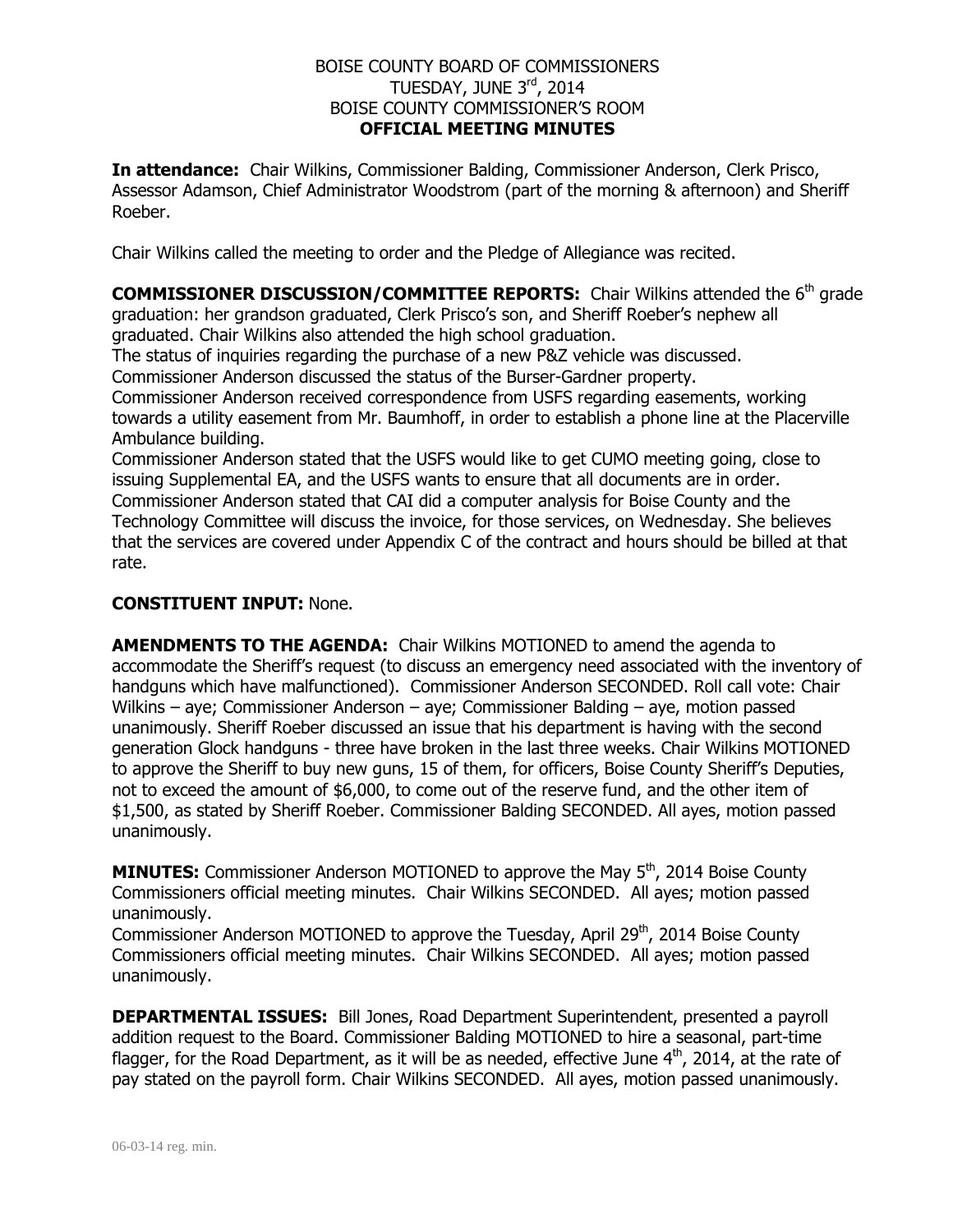Assessor Adamson and John Roberts, Emergency Management Coordinator, provided the Board with an update on the GIS project (a Title III project).

Treasurer Hutchings discussed the reason for the Board being notified on a tax deed – the County is a party of interest, related to an indigent case.

Mike Bottoms, Solid Waste/Noxious Weeds Superintendent, presented three proposed Payroll Addition requests, all to work on the recently acquired Noxious Weeds increase in work under the USFS contract. Chair Wilkins MOTIONED to table the payroll addition changes for Mr. Swearingen, until copies of the contract and further information has been reviewed and commented on by the Prosecutor and Clerk. Commissioner Anderson SECONDED. All ayes, motion passed.

Commissioner Anderson MOTIONED that we add Lisa Kirkland and Gary Hampton, to fulfill Forest Service contracts, as seasonal employees, at hourly rates as stated, and with the note that Mr. Hampton is also a Solid Waste employee. MOTION DIED for lack of a second. The additions were tabled for further information.

Mr. Bottoms discussed Free Tire Day with the Board. Commissioner Balding MOTIONED to direct Mr. Bottoms to go ahead with the Solid Waste free tire day, with the following dates: July 22-26<sup>th</sup> in Idaho City and Horseshoe Bend; August 6-9<sup>th</sup> in Garden Valley, and August 7-10<sup>th</sup> in Lowman. Chair Wilkins SECONDED. All ayes; motion passed unanimously.

Mr. Bottoms presented a Change Order for the work on the Transfer Station in Horseshoe Bend. The Change Order is tabled until June 9<sup>th</sup>.

Valerie Delyea requested permission, for her and Jim Meliza, to attend the Northwest Conference, which is out of state. The conference will be paid for by IDJC. Commissioner Anderson MOTIONED that we approve the out of state travel, for Ms. Delyea and Jim Meliza, for the Restoration Conference, anticipating a cash advance, with IDJC paying 100% through a scholarship. Commissioner Balding SECONDED. All ayes, motion passed unanimously.

Assessor Adamson stated that Monday, July  $14<sup>th</sup>$  is the deadline for Board of Equalization hearings. The entire week of July  $7<sup>th</sup>$  through the  $11<sup>th</sup>$  will work for the appraisers.

John Roberts, Emergency Management Coordinator, attended the LEPC meeting in Garden Valley and briefed the Board on it. Mr. Roberts provided an update on the Power Security Project and requested a change order approval. This item is tabled until the June  $9<sup>th</sup>$  meeting.

Mr. Roberts updated the Board on the two recently granted projects from Bureau of Homeland Security.

Clerk Prisco inquired about renewing the subscription to the Idaho Business Review.

Clerk Prisco updated the Board about the microfiche equipment used in the Recorder's office, to reproduce certain documents available to the public. It is very old, without the ability to replace ink cartridges and the toner cartridge is failing.

Clerk Prisco updated the Board on the estimated liability insurance premium for FY 2015, including a discount of over \$9,000 for achieving the requirements of the ICRMP Discount Program. Clerk Prisco updated the Board on the "debriefing" meeting with Precinct Chief Judges and poll workers from the Primary Election (May  $20<sup>th</sup>$ ).

**CONTRACTS/AGREEMENTS/GRANTS:** Commissioner Anderson MOTIONED to amend the agreement between the Central District Health Department and Boise County, pursuant to paragraph 15 of the original ASPR Grant Agreement, in the amount of \$1,561.43. Commissioner Balding SECONDED. All ayes, motion passed unanimously.

Commissioner Anderson MOTIONED to accept the Sub-Grant award reimbursement in the amount of \$512.31, for a total award of \$21,921.26, for the award number EMW SS00149 for the 2013 Homeland Security Award program. Chair Wilkins SECONDED. All ayes, motion passed. Commissioner Balding MOTIONED to enter into an agreement, between Boise County and Valley County, for the control of noxious weeds on public lands, administered by the Boise National Forest. Commissioner Anderson SECONDED. All ayes, motion passed unanimously.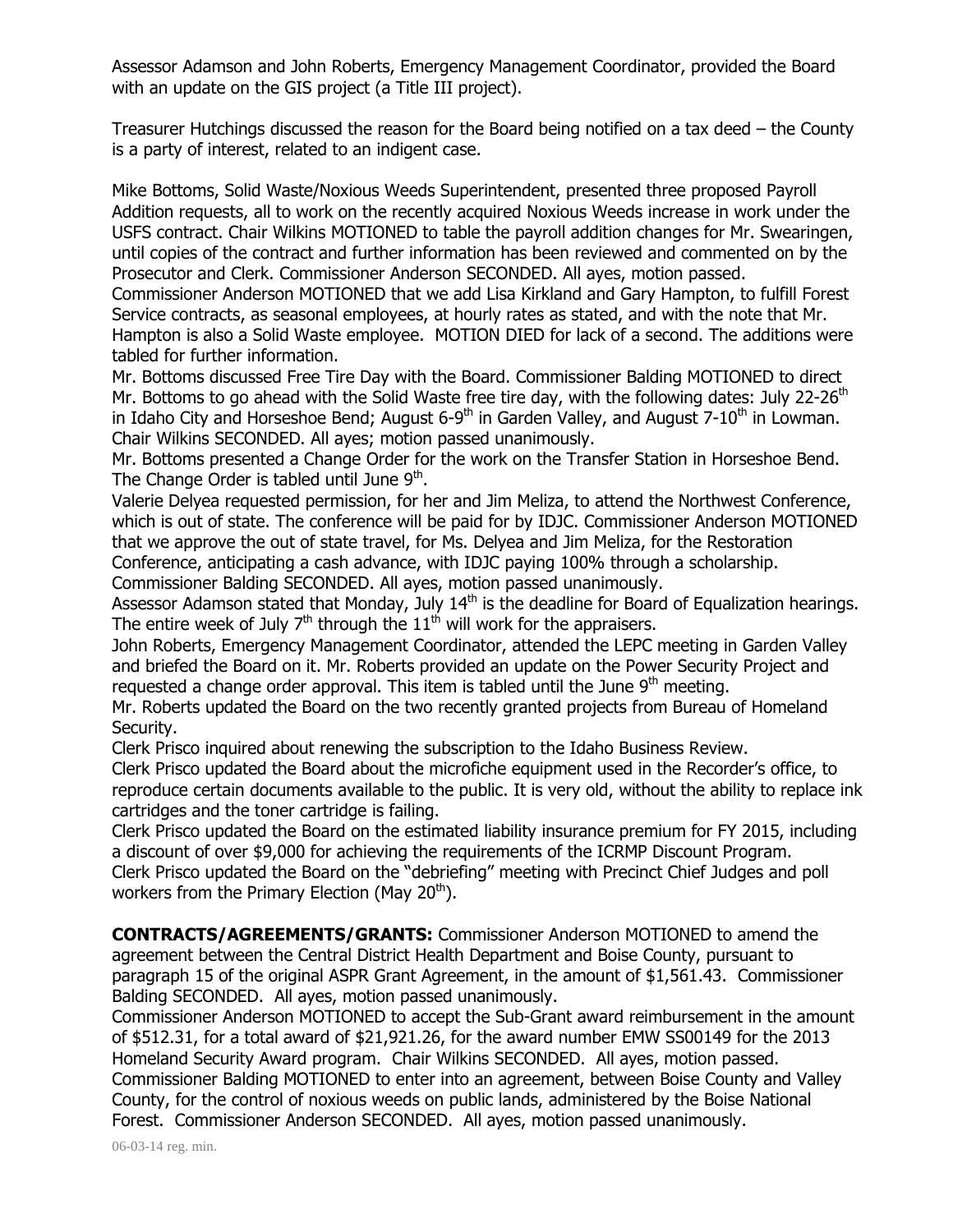Commissioner Balding MOTIONED to enter into an agreement, between Boise County and Gem County, for the control of noxious weeds on public lands. Commissioner Anderson SECONDED. All ayes, motion passed unanimously.

Commissioner Anderson MOTIONED to sign the award and grant agreement, for the SFY 2015 Substance Abuse Prevention Services Grant Award, in the amount of \$8,316. Commissioner Balding SECONDED. All ayes, motion passed unanimously.

Commissioner Anderson MOTIONED to accept the grant award and grant agreement for the SFY 2015 Substance Abuse Prevention Services Grant Award, in the amount of \$19,800. Commissioner Balding SECONDED. All ayes, motion passed unanimously.

**DEMAND WARRANTS:** Chair Wilkins MOTIONED to approve the demand warrant to be paid out to Mary Prisco, in the amount of \$212.83, for reimbursement of meals and travel expenses for training. Commissioner Balding SECONDED. All ayes, motion passed unanimously.

**INDIGENT:** Chair Wilkins MOTIONED to go into executive session per I.C. 67-2345(1)(d) for indigent case 14-05-D. Commissioner Anderson SECONDED. Roll call vote: Chair Wilkins – aye; Commissioner Anderson – aye; Commissioner Balding – aye, motion passed unanimously. Coming out of executive session per I.C. 67-2345(1)(d), Chair Wilkins MOTIONED to approve case #14-05- D, a non-medical case. Commissioner Balding SECONDED. Roll call vote: Chair Wilkins – aye; Commissioner Anderson – aye; Commissioner Balding – aye, motion passed unanimously.

**PROCUREMENT CARD CONTRACT DISCUSSION:** Jeff Moore and Holly Campbell, both from Bank of America, were in attendance and discussed the agreements that the County will need to process to initiate the Procurement Card Program. Clerk Prisco and the Board discussed sample policies, or a template policy, that could be used as a base for the Boise County policy that will need to be established for the bank card activity.

**WOODY BIOMASS & UPDATES:** Rick Brennenman was in attendance and provided a handout to the Board, introduced Sharon Pratt, Interim Secretary for Woody Biomass, and gave a narrative of the history of Woody Biomass and current status.

**PLANNING & ZONING:** Rora Canody, P&Z Department, presented the P&Z Commission's recommendation for the Area of City Impact for Idaho City. The P&Z Commission recommendation was to deny the expansion. The subject will be discussed further at the Board of County Commissioner meeting of June  $17<sup>th</sup>$ , at 3:00 p.m.

**PA ISSUES:** Prosecutor Gee updated the Board on the status of the following items: the Baldwin issue; the remainder deed for the Burser/Gardner right-of-way purchase; the procurement card agreements with Bank of America; a question regarding Crouch Ambulance, from the State EMS, on a 2012 Tahoe; the results of a meeting with ITD and Bill Jones regarding the Banks/Lowman Hwy.; the Dennett-Simione property; the Haile property; and the Youren property. Prosecutor Gee handed out the Limited Gaming binder and gave a brief introduction of the materials to the Board.

**EBCAD DISCUSSION:** Jerry Newland, East Boise County Ambulance District, gave the monthly update to the Board. John Roberts, Emergency Management Coordinator, was present and participated in the conversation.

## **MISCELLANEOUS & CORRESPONDENCE:**

 Title III update: Chair Wilkins discussed potential search/rescue projects with Sheriff Roeber. An estimate of \$30,000, for those projects, was arrived at. Chair Wilkins MOTIONED to have Commissioner Anderson to submit, to The Idaho World, the legal